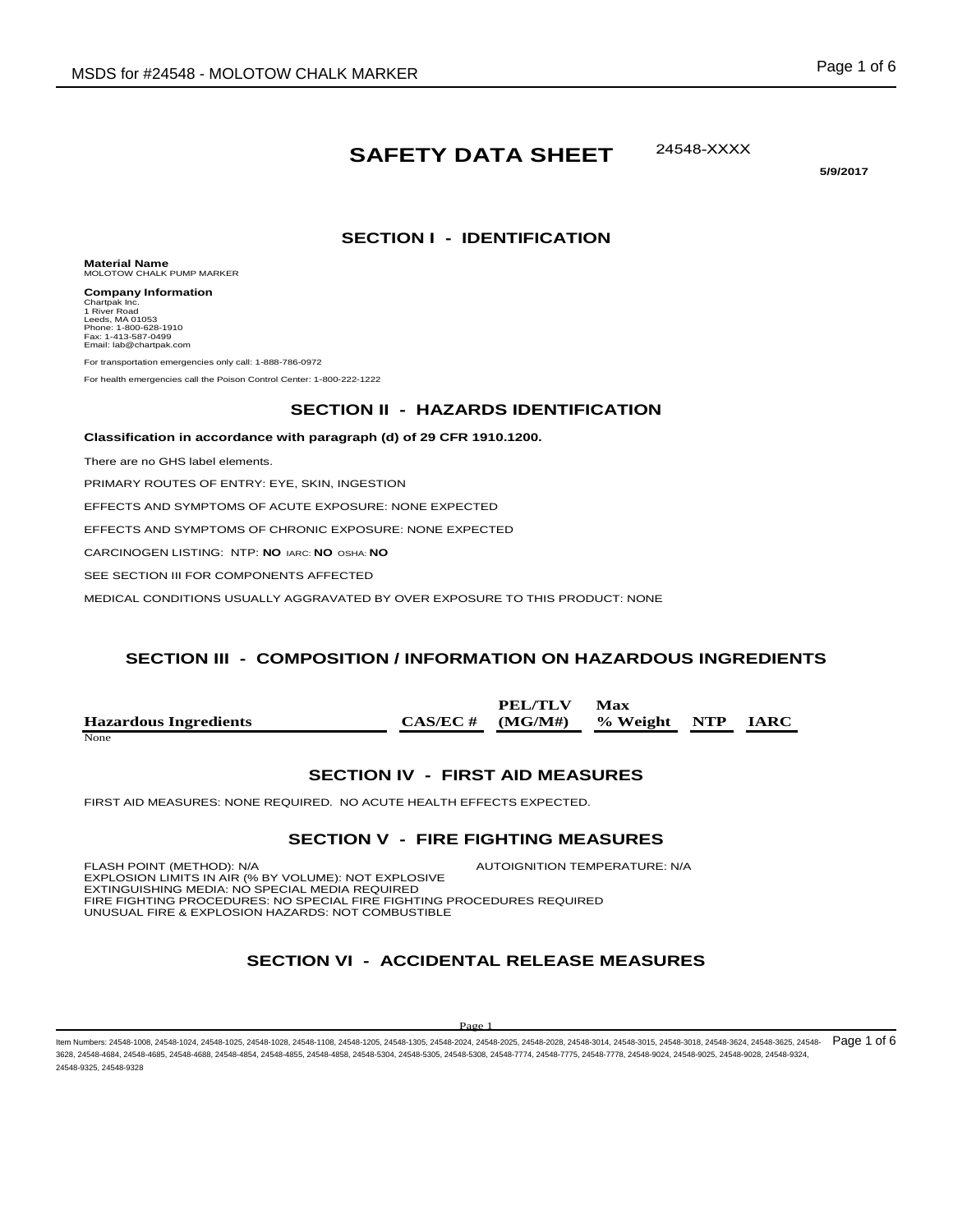STEPS TO BE TAKEN IN CASE A MATERIAL IS SPILLED: Clean up in accordance with all applicable regulations. Absorb spillage with noncombustible, absorbent material. For waste disposal, see Section XIII

## **SECTION VII - HANDLING AND STORAGE**

PRECAUTIONS TO BE TAKEN DURING STORAGE AND HANDLING: Good industrial hygiene practice requires that exposure be maintained below the TLV. This is preferably achieved through the provision of adequate ventilation. When exposure cannot be adequately controlled in this way, personal respiratory protection should be employed.

#### **SECTION VIII - EXPOSURE CONTROLS / PERSONAL PROTECTION**

RESPIRATORY PROTECTION AND SPECIAL VENTILATION REQUIREMENTS: NONE REQUIRED OTHER PROTECTIVE EQUIPMENT (GLOVES, GOGGLES, ETC): NONE REQUIRED WORK/HYGIENE PRACTICES: NONE REQUIRED ENGINEERING CONTROLS: NONE REQUIRED

## **SECTION IX - PHYSICAL AND CHEMICAL PROPERTIES**

BOILING POINT: N/A MELTING POINT: N/A VAPOR PRESSURE: N/A SPECIFIC VAPOR DENSITY (AIR=1): N/A SPECIFIC GRAVITY: N/A

REACTIVITY IN WATER: NON-REACTIVE

#### **SECTION X - STABILITY AND REACTIVITY**

HAZARDOUS POLYMERIZATION PRODUCTS: N/A STABILITY: STABLE CONDITIONS TO AVOID: N/A INCOMPATIBILITY (MATERIALS TO AVOID): N/A HAZARDOUS DECOMPOSITION PRODUCTS: N/A

## **SECTION XI - TOXICOLOGICAL INFORMATION**

ACUTE EFFECTS ASSOCIATED WITH USE OF THIS MATERIAL: NONE EXPECTED The summated LD50 is >50000 mg/kg.

This product is not considered to be a known or suspected human carcinogen by NTP, IARC or OSHA (see section III)

#### **SECTION XII - ECOLOGICAL INFORMATION**

NO HARMFUL EFFECTS KNOWN OTHER THAN THOSE ASSOCIATED WITH SUSPENDED INERT SOLIDS IN WATER.

## **SECTION XIII - DISPOSAL CONSIDERATIONS**

RCRA HAZARD CLASS (40 CFR 261): THIS PRODUCT IS NOT CLASSIFIED AS A HAZARDOUS WASTE. WASTE DISPOSAL METHOD: DISPOSE OF IN ACCORDANCE WITH FEDERAL, STATE AND LOCAL REGULATIONS.

## **SECTION XIV - TRANSPORTATION INFORMATION**

U.S. DOT (49 CFR 172.101): THIS IS NOT A HAZARDOUS MATERIAL AS CLASSIFIED BY CFR 172.101.

## **SECTION XV - REGULATORY INFORMATION**

CONTENTS OF THIS SDS COMPLY WITH OSHA HAZARD COMMUNICATION STANDARD 29 CFR 1910.1200

EPA SARA TITLE III CHEMICAL LISTINGS: SECTION 302.4 EXTREMELY HAZARDOUS SUBSTANCES (40 CFR 355):

#### Page 2

ltem Numbers: 24548-1008, 24548-1024, 24548-1025, 24548-1028, 24548-1108, 24548-1205, 24548-1305, 24548-2024, 24548-2028, 24548-3014, 24548-3016, 24548-3018, 24548-3018, 24548-3624, 24548-3625, 24548-3625, 24548-3028, 2454 3628, 24548-4684, 24548-4685, 24548-4688, 24548-4854, 24548-4855, 24548-4858, 24548-5304, 24548-5305, 24548-5308, 24548-7774, 24548-7775, 24548-7778, 24548-9024, 24548-9025, 24548-9028, 24548-9324, 24548-9325, 24548-9328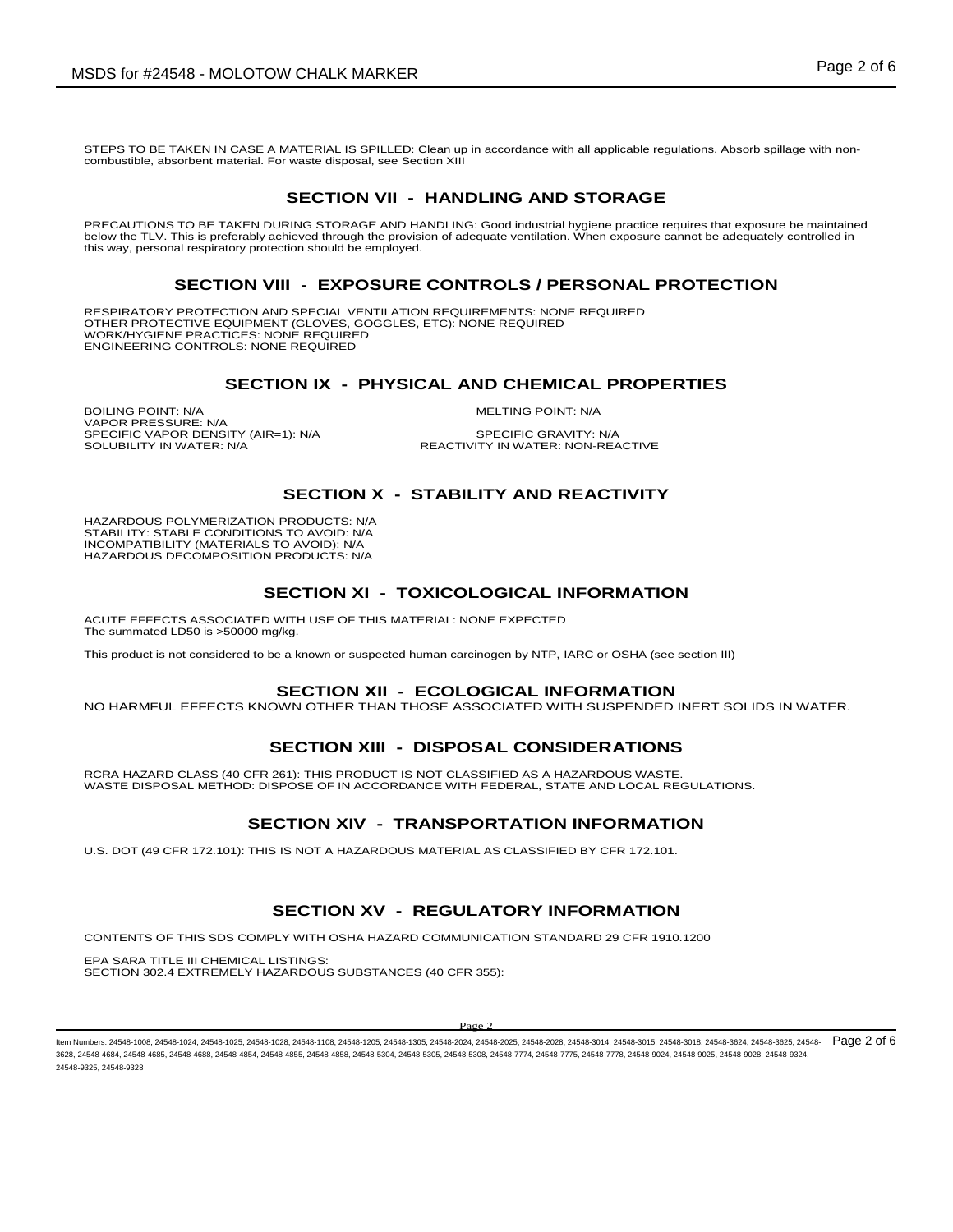NONE

SECTION 313 TOXIC CHEMICALS (40 CFR 372): NONE

INTERNATIONAL REGULATIONS

CANADIAN WHMIS: THIS PRODUCT IS A CONTROLLED PRODUCT UNDER CANADA'S WORKPLACE HAZARDOUS MATERIALS INFORMATION SYSTEM. IT CONTAINS THE FOLLOWING TOXIC OR HIGHLY TOXIC MATERIALS: **NONE** 

SUPPLEMENTAL STATE COMPLIANCE INFORMATION:

THIS PRODUCT CONTAINS THE FOLLOWING CHEMICAL(S) LISTED UNDER NEW JERSEY'S RIGHT TO KNOW PROGRAM: **NONE** 

THIS PRODUCT CONTAINS THE FOLLOWING CHEMICAL(S) REQUIRING NOTIFICATION TO THE STATE OF WASHINGTON UNDER THEIR CHILDREN'S SAFE PRODUCTS ACT: NONE

THIS PRODUCT CONTAINS THE FOLLOWING CHEMICAL(S) LISTED IN FLORIDA'S TOXIC SUBSTANCE LIST: NONE

THIS PRODUCT CONTAINS THE FOLLOWING CHEMICAL(S) LISTED IN MAINE'S PRIORITY CHEMICAL LIST: NONE

THIS PRODUCT CONTAINS THE FOLLOWING CHEMICALS CONSIDERED BY VERMONT AS BEING OF VERY HIGH CONCERN TO CHILDREN: NONE

THIS PRODUCT CONTAINS THE FOLLOWING CHEMICAL(S) LISTED IN MASSACHUSETTS HAZARDOUS SUBSTANCE LIST: **NONE** 

THIS PRODUCT CONTAINS THE FOLLOWING CHEMICAL(S) LISTED ON MICHIGAN'S CRITICAL MATERIALS REGISTER: NONE

THIS PRODUCT CONTAINS THE FOLLOWING CHEMICAL(S) LISTED ON MINNESOTA'S HAZARDOUS SUBSTANCES LIST: **NONE** 

THIS PRODUCT CONTAINS THE FOLLOWING CHEMICAL(S) LISTED IN PENNSYLVANIA'S HAZARDOUS SUBSTANCES LIST: NONE

Under CPSC's consumer product regulations (16CFR1500.3 and 150014), this product has the following required acute and chronic hazard labeling:

**NONE**

ltem Numbers: 24548-1008, 24548-1024, 24548-1025, 24548-1028, 24548-1108, 24548-1205, 24548-2024, 24548-2025, 24548-2028, 24548-3014, 24548-3016, 24548-3018, 24548-3018, 24548-3018, 24548-3624, 24548-3625, 24548-3028, 2454 3628, 24548-4684, 24548-4685, 24548-4688, 24548-4854, 24548-4855, 24548-4858, 24548-5304, 24548-5305, 24548-5308, 24548-7774, 24548-7775, 24548-7778, 24548-9024, 24548-9025, 24548-9028, 24548-9324, 24548-9325, 24548-9328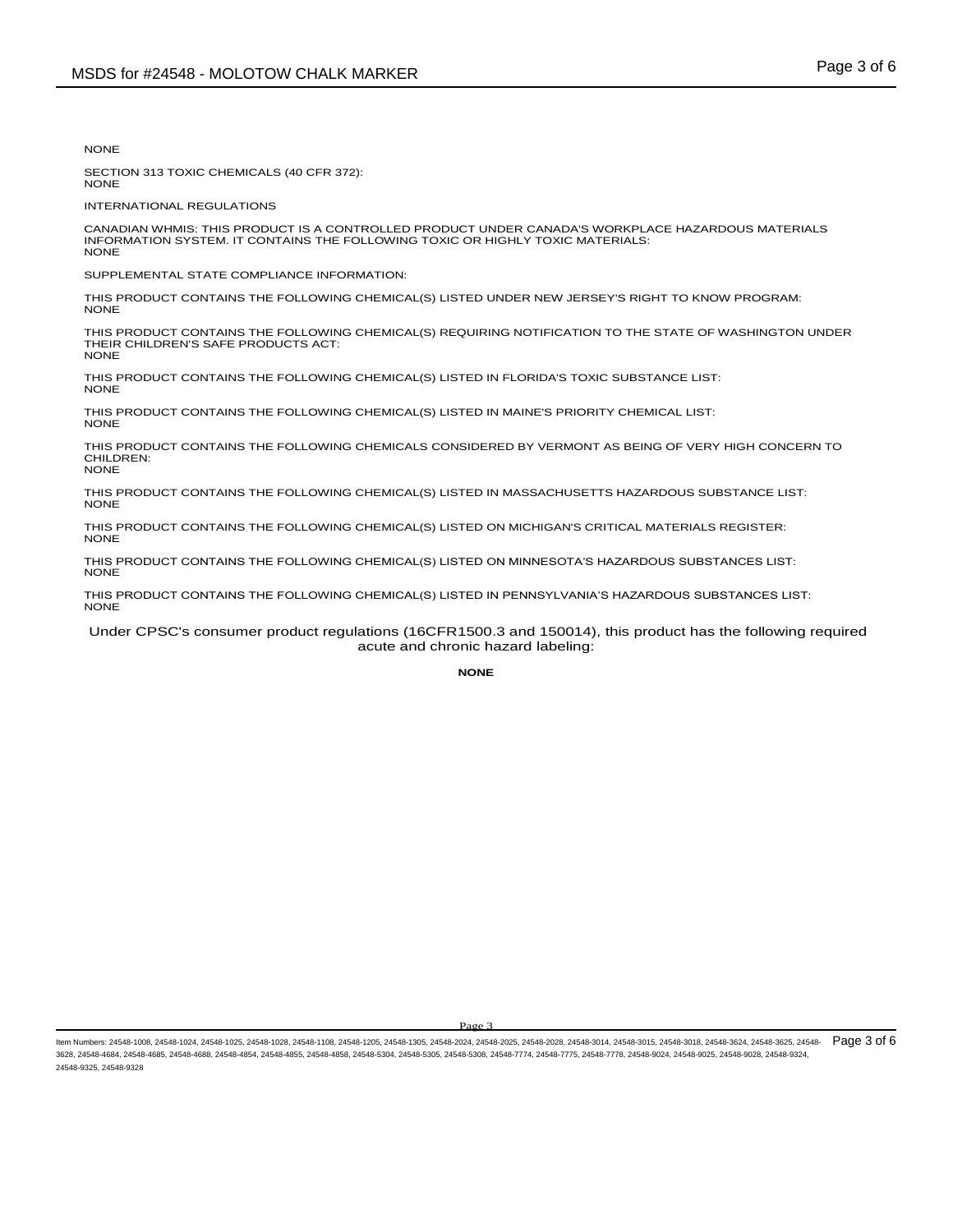### **SECTION XVI - OTHER INFORMATION**

Disclaimer: We believe the statements, technical information and recommendations contained herein are reliable, but they are given without warranty or guarantee of any kind. The information contained in this document applies to this specific material as supplied. It may not be valid<br>for this material if it is used in combination with any other materials. It i completeness of this information for the user's own particular use.

**LAST REVISION DATE: 12/18/2016**

**Prepared by Duke OEM Toxicology**

ltem Numbers: 24548-1008, 24548-1024, 24548-1025, 24548-1028, 24548-1108, 24548-1205, 24548-1305, 24548-2024, 24548-2028, 24548-3014, 24548-3016, 24548-3018, 24548-3018, 24548-3624, 24548-3625, 24548-3625, 24548-3018, 2454 3628, 24548-4684, 24548-4685, 24548-4688, 24548-4854, 24548-4855, 24548-4858, 24548-5304, 24548-5305, 24548-5308, 24548-7774, 24548-7775, 24548-7778, 24548-9024, 24548-9025, 24548-9028, 24548-9324, 24548-9325, 24548-9328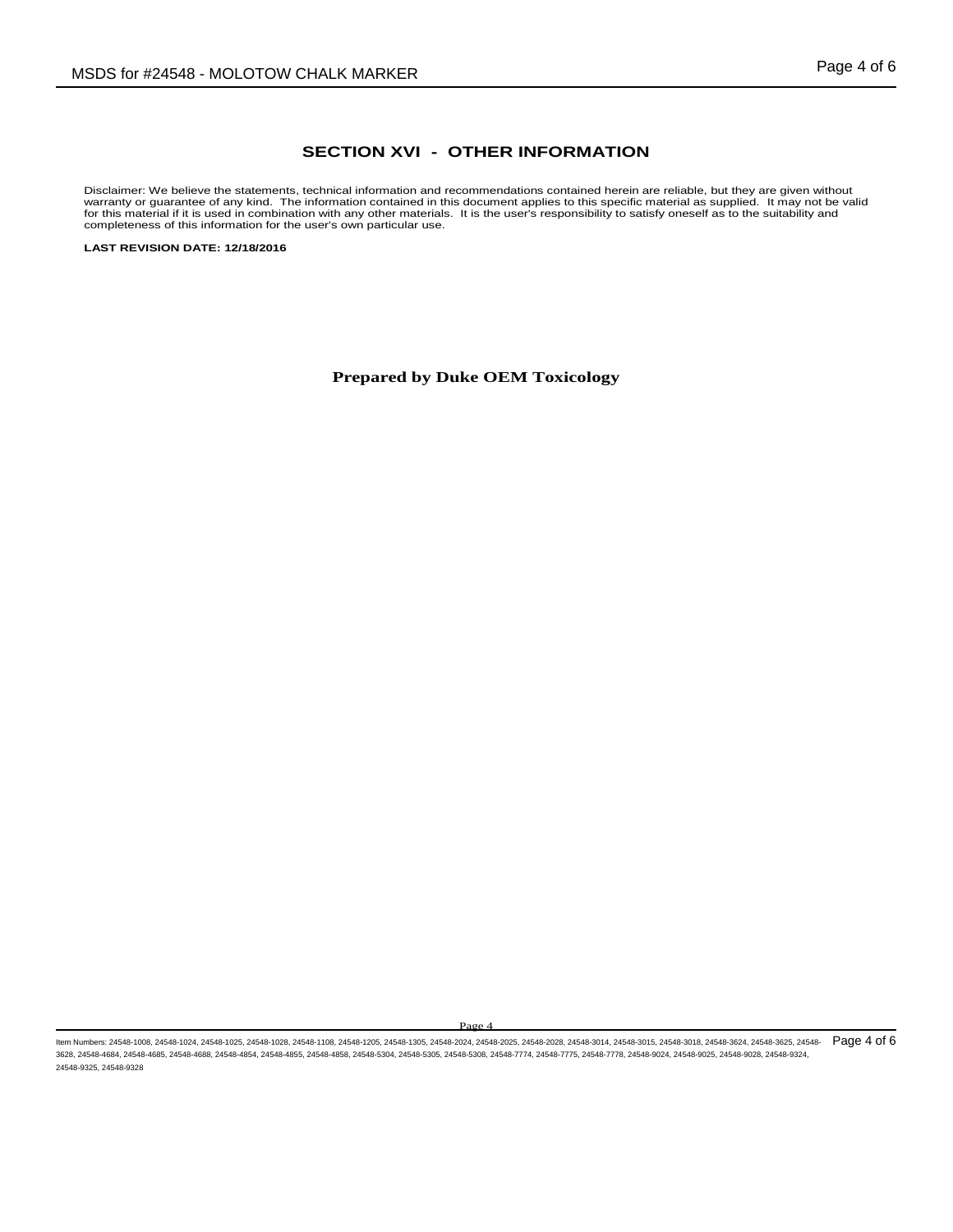## **COLOR INFORMATION**

THIS SDS APPLIES TO THE FOLLOWING COLORS WHICH ARE ASSOCIATED WITH HAZARDOUS AND/OR NON-HAZARDOUS<br>INGREDIENTS

| <b>Product Color</b> | <b>SKU</b> | <b>Hazardous Ingredient</b> |  |
|----------------------|------------|-----------------------------|--|
| <b>BLACK</b>         |            | (NONE)                      |  |
| METALLIC GOLD        |            | (NONE)                      |  |
| METALLIC SILVER      |            | (NONE)                      |  |
| <b>NEON BLUE</b>     |            | (NONE)                      |  |
| NEON GREEN           |            | (NONE)                      |  |
| <b>NEON ORANGE</b>   |            | (NONE)                      |  |
| NEON PINK            |            | (NONE)                      |  |
| <b>NEON YELLOW</b>   |            | (NONE)                      |  |
| RED                  |            | (NONE)                      |  |
| <b>WHITE</b>         |            | (NONE)                      |  |

ltem Numbers: 24548-1008, 24548-1024, 24548-1025, 24548-1028, 24548-1108, 24548-1205, 24548-1305, 24548-2024, 24548-2028, 24548-3014, 24548-3016, 24548-3018, 24548-3018, 24548-3624, 24548-3625, 24548-3625, 24548-3018, 2454 3628, 24548-4684, 24548-4685, 24548-4688, 24548-4854, 24548-4855, 24548-4858, 24548-5304, 24548-5305, 24548-5308, 24548-7774, 24548-7775, 24548-7778, 24548-9024, 24548-9025, 24548-9028, 24548-9324, 24548-9325, 24548-9328